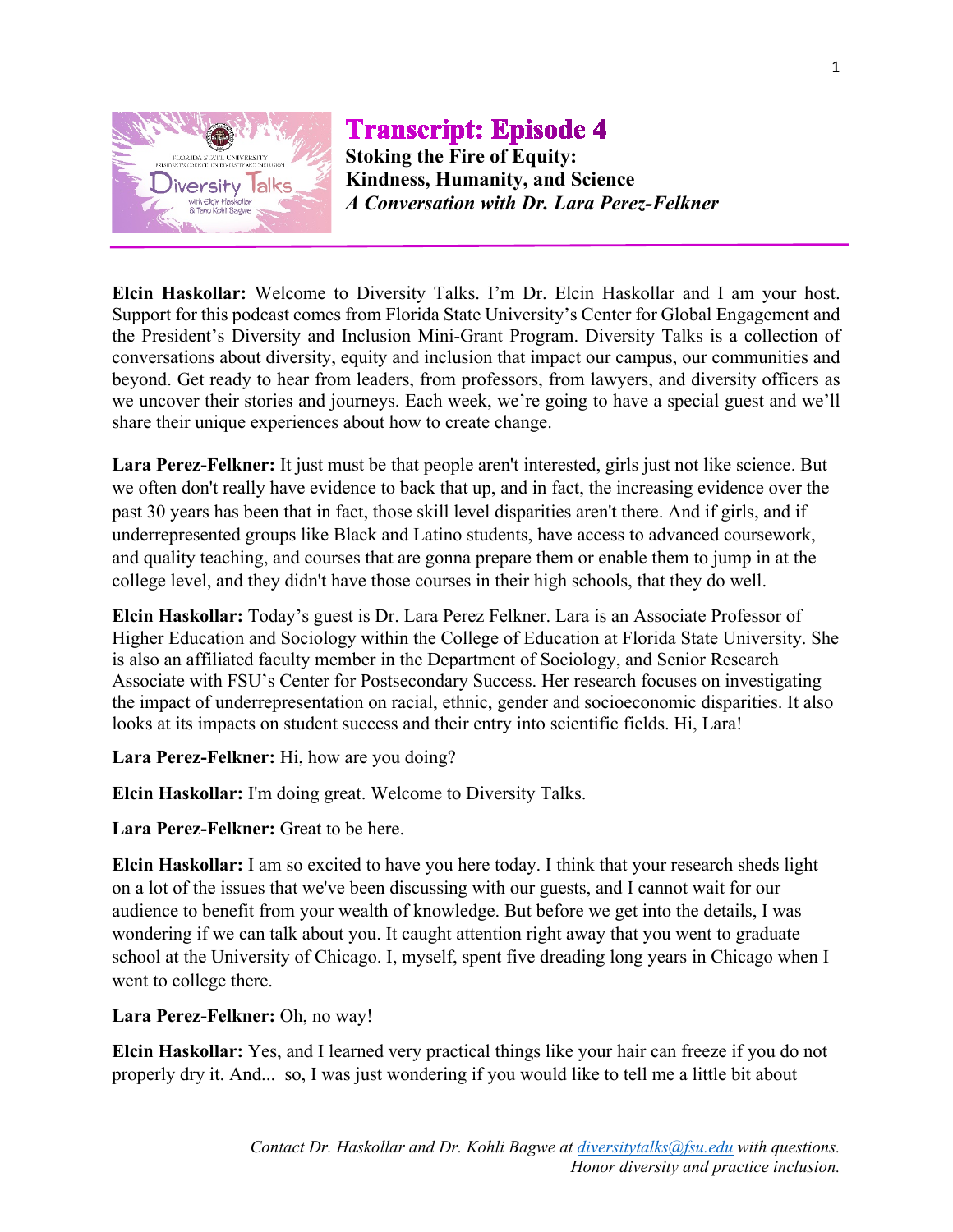yourself. Who is Lara? What is her cultural identity? What are some of the things that you would like to share with our audience?

**Lara Perez-Felkner:** Sure. Well, that's great. I have moved around a lot. I have lived in Cambodia, I've lived in big cities, like New York, and Chicago, and smaller places. And right now, I live on the very outskirts of Tallahassee. I think it's helpful to see different places and get to know other people and listen and learn and travel. My simplest answer on who I am: I'm a transplanted New Yorkian right now; I'm a third generation Puerto Rican. But that in itself is complicated and there's lots of reasons to watch and learn about Puerto Rico right now, and what's happening there. I am aware that I'm multiracial, but at the same time, I grew up with a very specific ethnic identity, and grew up mostly in the suburbs, and mostly in middle class, and so I don't have the typical Puerto Rican experience, and have a very large and complicated extended family. And so, in some ways it's a very neat answer, but in other ways I had a big, complicated family with an Italian American stepfamily. I was a hairy-faced adolescent in a mostly Irish Catholic school. It was a fun time being a kid in the 90s during times when speaking Spanish was not seen very well at all. And so I think about all those things now that I'm a faculty member on a college campus, that I'm a parent and a member of a community and trying to bring people along and create opportunity for others. So, I think no matter what people's background is, I think it's really helpful for them to listen and learn from each other, like the kind of work that you're doing here and the equity work that we're trying to do on campus, because we all have stories and back stories and layers, and sometimes you really don't understand... You don't understand the world unless you listen and observe and talk with folks, and so... That's a little bit about me.

**Elcin Haskollar:** That's absolutely true. I have this huge Turkish family, and we always joke around 'cause when you're talking about what families do with each other, a lot of them have different activities that they do. My family always ate. And we just eat, and that's something that we do. So, it's really, really interesting that you identify as a transplanted New Yorkian, right, and you're Puerto Rican, you're a Latinx woman, so you have all of these really, really fascinating experiences and backgrounds, and you lived in so many places. I know that you went to college at Wesleyan in Connecticut, then you went to graduate school in Chicago. Right, and you've been at FSU for nearly a decade now?

**Lara Perez-Felkner:** Oh my gosh, yes.

**Elcin Haskollar:** That's a really long time. And you are the first generation in your family to not qualify for food and housing assistance. So, can you think of any specific examples of how all of these experiences shaped your perspectives on diversity, inclusion, and equity?

**Lara Perez-Felkner:** Sure. And even that definition, I try to think about, and even preparing for today, and some of the work that I do on the President's Council for diversity and inclusion, and other spaces around campus and nationally; there are some categories that we at least understand that we're supposed to report, and capture, and understand, and do well, like race and ethnicity, sometimes one, sometimes both, sometimes looking at intersections of those, and gender, but they're both very complicated categories themselves. And also, there's a lot underneath that, and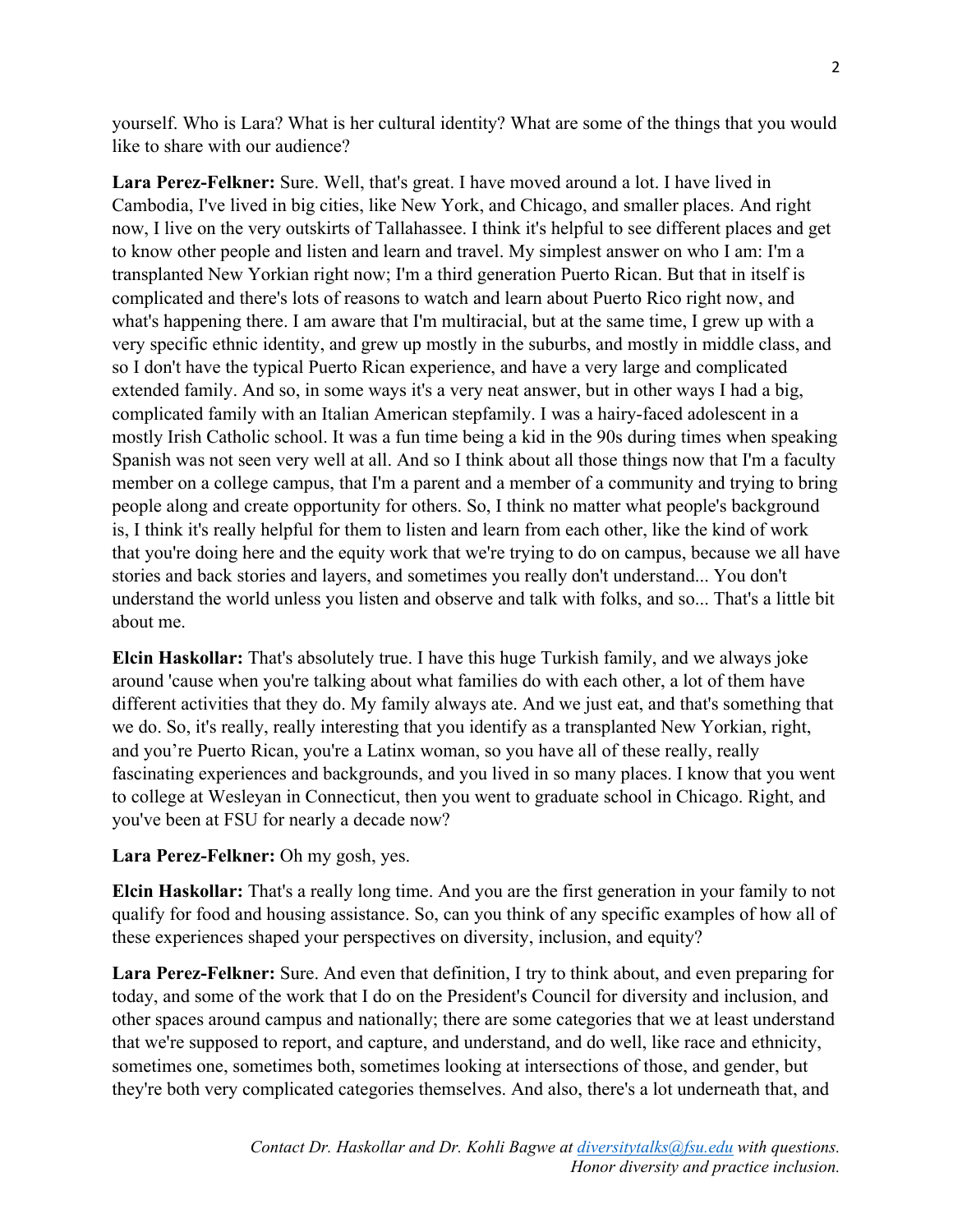so I've been increasingly paying attention to socioeconomic status in my work, and now have some work I've been doing for a few years on basic needs and security, and students who are in college, driving, working really hard, but even if they're not necessarily the first generation in their family to go to college, they may be housing insecure, or not have enough money to eat. And not in a joking way, many people just expect that people have to struggle to pay their laundry or ramen noodles, and you just tough it out, and this is part of the thing. But for some it's really quite serious, and their challenges in school are very much intrinsically related to the work that they need to do to pay for their rent and to be able to eat enough and not skipping meals. And so, I think that work on diversity and inclusion has been going on for a long time, has been multiple decades of investment, but at the same time, there are... We have more work to do on the key categories of race, ethnicity, and gender. We've certainly learned a lot about how much work we had to do in the last few years, but there's also a lot of nuances and intersections in those categories. So, I've been in my research, and service, and teaching, working on some of those categories, and they do inform each other in lots of ways in my daily work, which is sometimes tiring, but it's also really rewarding.

**Elcin Haskollar:** Absolutely, and when we're talking about things like food insecurity, homelessness, these are real issues impacting college students, also graduate students too, so I think that that's what makes your research, your work really, really special and especially valuable for these types of things. I've been asking this question to all of my guests, and I've been getting a variety of different responses... So, when you're thinking about the term "diversity, equity and inclusion," what does it mean to you?

**Lara Perez-Felkner:** I wrote about this back in graduate school too. So, I was actually in Paris when the Supreme Court decisions came out, and I was about to go into graduate school in Chicago, and I was really following the 2003 decisions about Affirmative Action and Diversity. In general, those cases and the past judicial years of the past couple of decades, have left diversity as a safe, remaining defense, like justifiable defense, for doing the kind of work on campus to attend to quite a number of things. Diversity is really loose, it's very broad, it's flexible, and that has a lot of advantages because there was a lot of research evidence to support the amount of learning that students gain, especially students from not minoritized populations, stand to gain a lot from having international students in their classrooms, from having students who've encountered socioeconomic disadvantages, come from different backgrounds. So, there's a lot of value in diversity and that having multiple minds, and ideas, and experiences together fosters creativity, in innovation, in science, in the workforce, in a number of different areas. But that's different than intentional inclusion work to bring people in and really create a space for them, and even that distinct from equity work and social justice that's trying to not just bring people together and have them be present in the same space but have everyone have true equality of opportunity to pursue education, to have the opportunity to do a prestigious internship, to travel abroad, whatever it is. And so, they are distinct things, and I think that I try to strive... I'm striving in my work to do more equity and social justice work and know that a lot of the work that we do, and still by pins and needles and with very limited budgets, tends to be more focused on diversity and they have different rewards. They're valuable, but diversity does feel safer than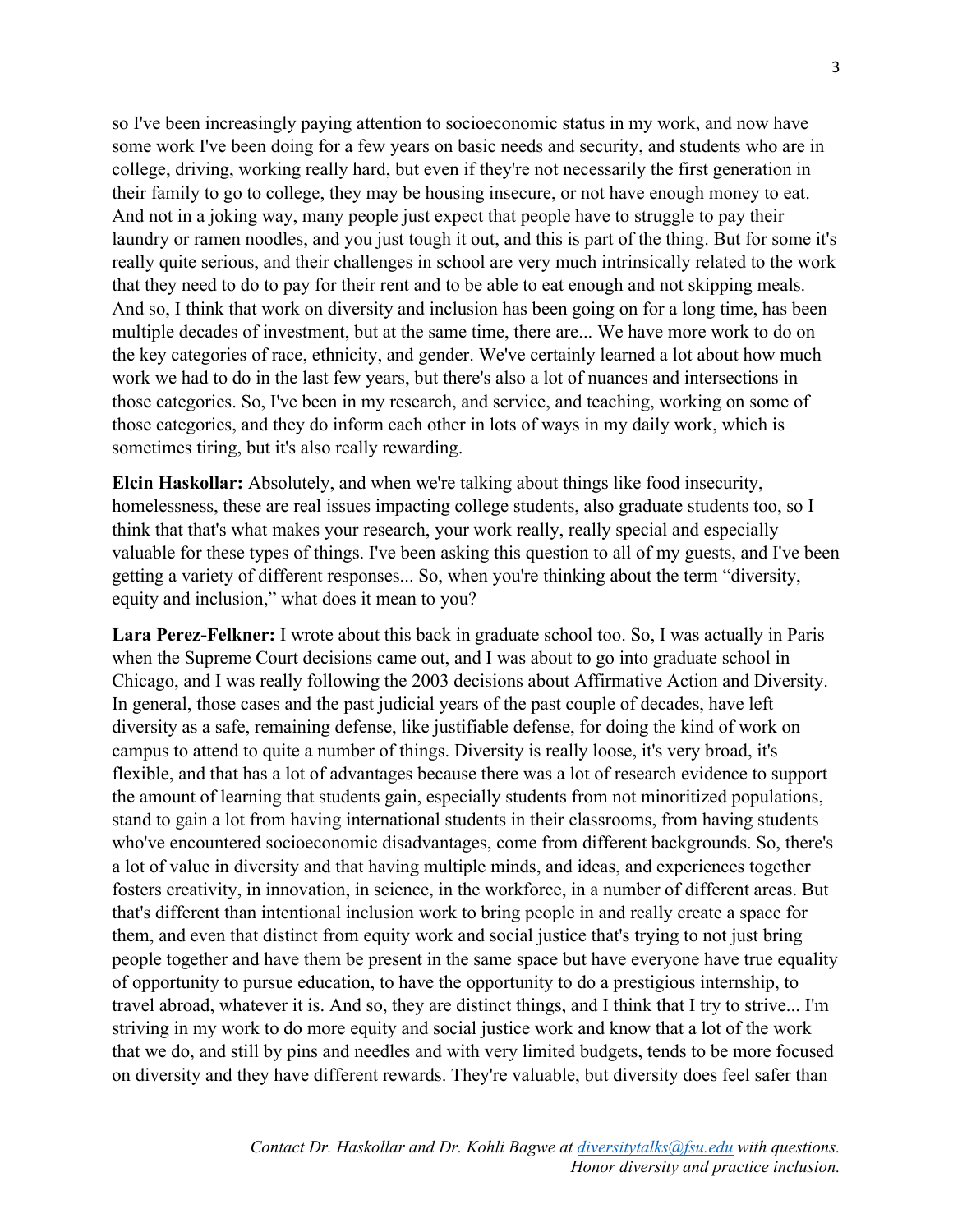equity, it's a little different and a little bit more vague, and in some ways that's an asset, and in other ways it can diffuse our priorities a bit.

**Elcin Haskollar:** It's interesting that you brought up the point of Paris, France, 'cause I've been following the most recent French legislation that outlawed all girls under the age of 18 wearing the hijab, the headscarf. So what diversity, equity, and inclusion can mean for a group of people in a place like France can be very, very different for what those issues can be seen and interpreted, and also implemented in a place like here in the United States, but I think that's why your research is really, really important when we're talking about underrepresentation, and how some of those issues are impacting our students. So, I'd like to talk a little bit about your research now, 'cause your research specifically focuses on how a student's social background can influence their college and their career choices, right, especially when it comes to STEM fields, science, technology, education, and math. And you specifically examine the challenges of underrepresentation on racial, ethnic, gender and socioeconomic disparities, and basically how these disparities can impact a student's future. Right? So, what are some of these disparities? Would you like to elaborate on them for our audience, and do you have any perhaps case studies or real life examples that you can talk about just to make these issues a little bit simpler to digest for general audience?

**Lara Perez-Felkner:** Sure. In terms of examples of disparities, I would say as a big theme, we tend to see still, in 2021, very consistent images of what a scientist, an engineer, etcetera, looks like, and they tend to... Like you can go to Google Images, I've done this before, and some presentations to physicists and engineering folks. You Google physicist, or engineer, or scientist, or something like that, and you tend to still see overwhelmingly white European featured older men, often in lab coats, and that's changing... the intentional images that are created, and who's featured on websites, and how recruiting is done, all of that is changing, and there's a lot of nuance beyond that. But at the same time, the reason why an image or an invitation to do something is so powerful is because we see these stereotypes being reinforced in so many different ways, in terms of who the teaching assistants are, who the leaders of the classroom might be, in terms of who's participating, who the faculty are, who the leaders of the discipline and who's winning the awards, there are all of these different ways, including in the curricular materials, that we see often negative images of women and minoritized groups. And it tends to be true that folks who are under-represented, whether by gender, race, ethnicity, their national background, their socioeconomic status, they may really need more intentional invitation and inclusion to feel like they are really, truly wanted as someone who's a scholarship applicant, or someone to follow up after class and stay to talk with the faculty member about content and ideas, and be brought into a lab, or be encouraged, considered pursuing graduate school, or a career, or to have those conversations that lead to a recommendation letter. There are just so many ways that folks don't see themselves in those spaces as legitimate, and there's this problematic term out there that a lot of people use, and I understand the reason for it, but "impostor syndrome." And it's something that I feel like I hear more in the STEM fields than in other spaces, although I do hear it a lot from my graduate students also, this idea of not feeling legitimate in that space and questioning yourself and always trying to hold yourself to a higher standard to legitimize yourself, and your merits, and value, and kind of not trusting that people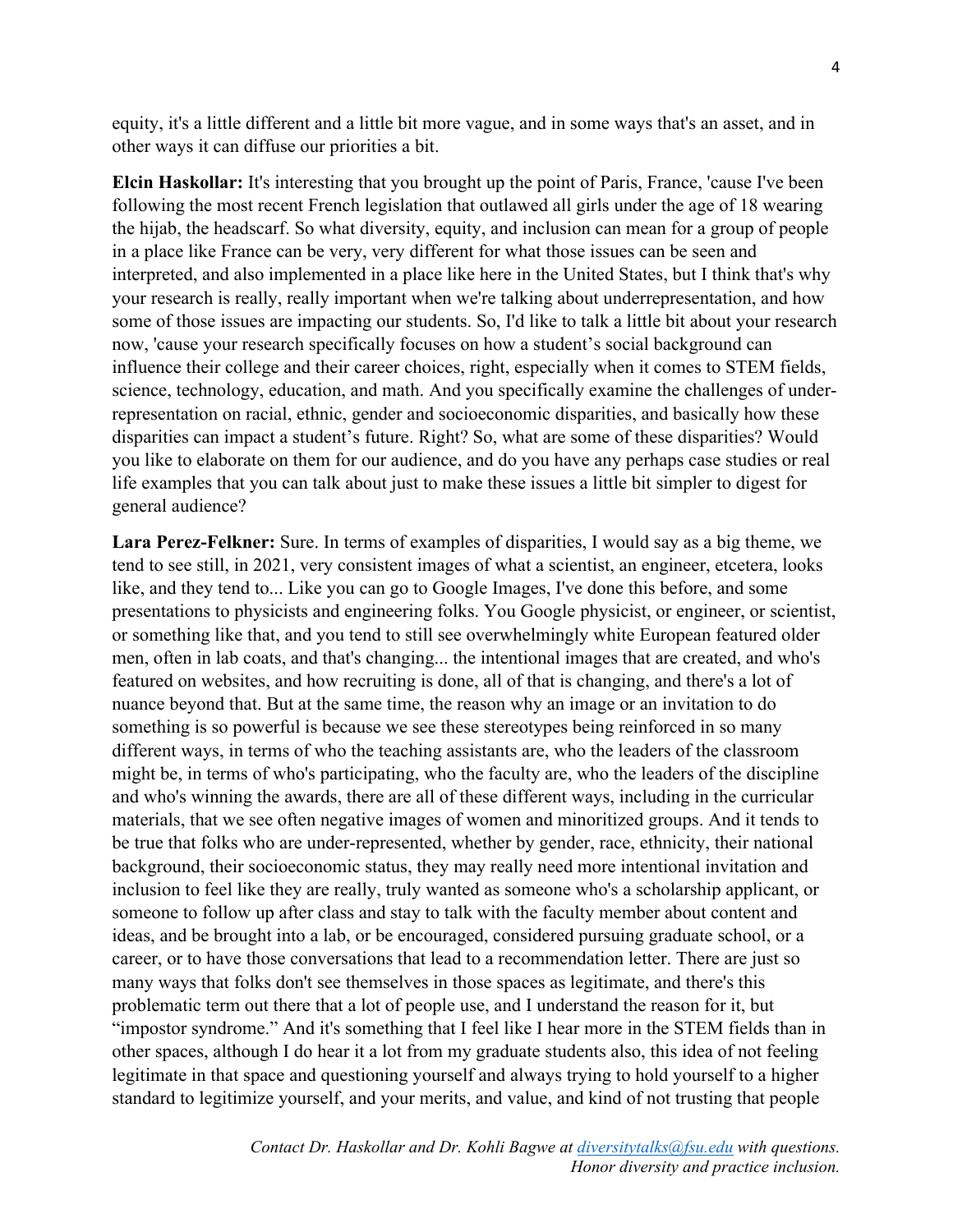really do believe that you should be there, like you got in for an accident. So, in some of my work, my research, as well as in my teaching, and practice, and service roles around the university and in the profession, I try to do very intentional work validating people and their skills, how they're showing up in the classroom, encouragement, reminders, and sharing information that is sometimes part of a hidden curriculum of how you can move forward, and be advanced, and have been trying, and I'm now in a better place than I have been before as a tenure faculty member who gets research grants and things like that. I feel like I have been fortunate to be able to have a little bit more of a voice in making a case to other faculty and other spaces here and nationally around. Communicating case studies and research evidence to faculty members, and chairs, and administrators around what kinds of very practical work they can do to change the narrative, and to change the numbers, because these disparities have existed for so long across the spectrum in most, not in all fields, and there's some nuance in STEM, but these disparities have been there for so long that a lot of people across different levels, students, faculty, department chairs and deans sometimes feel like they just can't move the needle. It's just too hard. People have made these investments for 30 years, and it just must be that people aren't interested, girls just not like science. But we often don't really have evidence to back that up, and in fact, the increasing evidence over the past 30 years has been that in fact, those skill level disparities aren't there. And if girls, and underrepresented groups like Black and Latino students, have access to advanced coursework, and quality teaching, and courses that are gonna prepare them or enable them to jump in at the college level, if they didn't have those courses in their high schools, that they do well. That actually grades, and skill, and interest don't seem to be the gatekeeper that folks think they have been. And interest, and ability beliefs can actually be changed, they're malleable. There's opportunities to intervene, and there's been a lot of really exciting experimental studies, and observational studies, about this over the past couple of decades, in particular. And so, I think that there's a lot of opportunity for innovation, even though a lot of people just feel like that's someone else's job, but like a lot of diversity and equity work, it has to be somebody's job, and if you don't make space for it and be really intentional, it tends to not happen. So, I think that's been where I've been trying to intervene.

**Elcin Haskollar:** And it's so, so, so important. And I could, I think... One of the things that you just said, and that really stood out to me, is your thoughts on impostor syndrome. 'Cause when I was in graduate school pursuing a PhD in International Relations, I remember that a lot of the graduate students felt the same way that they weren't good enough, they were not good enough to be there because you are surrounded by a sense of excellence. High-achieving students who've already accomplished so many great things, and you constantly feel like you're not good enough, maybe you shouldn't be here, maybe you don't deserve it. And it's funny, because I see the same thing among own undergraduate students right now. I have so many seniors who are graduating and because of the pandemic that we're in right now, and limited job and internship opportunities, they are crammed under the stress of, "What am I gonna do? Maybe I'm not good enough, maybe I'm worthless." Right, and so when you are especially talking about students who come from a very different ethnic, racial, socioeconomic backgrounds, how do you feel like it impacts their success in terms of this space of mental health and mental being? Do you have any observations on that?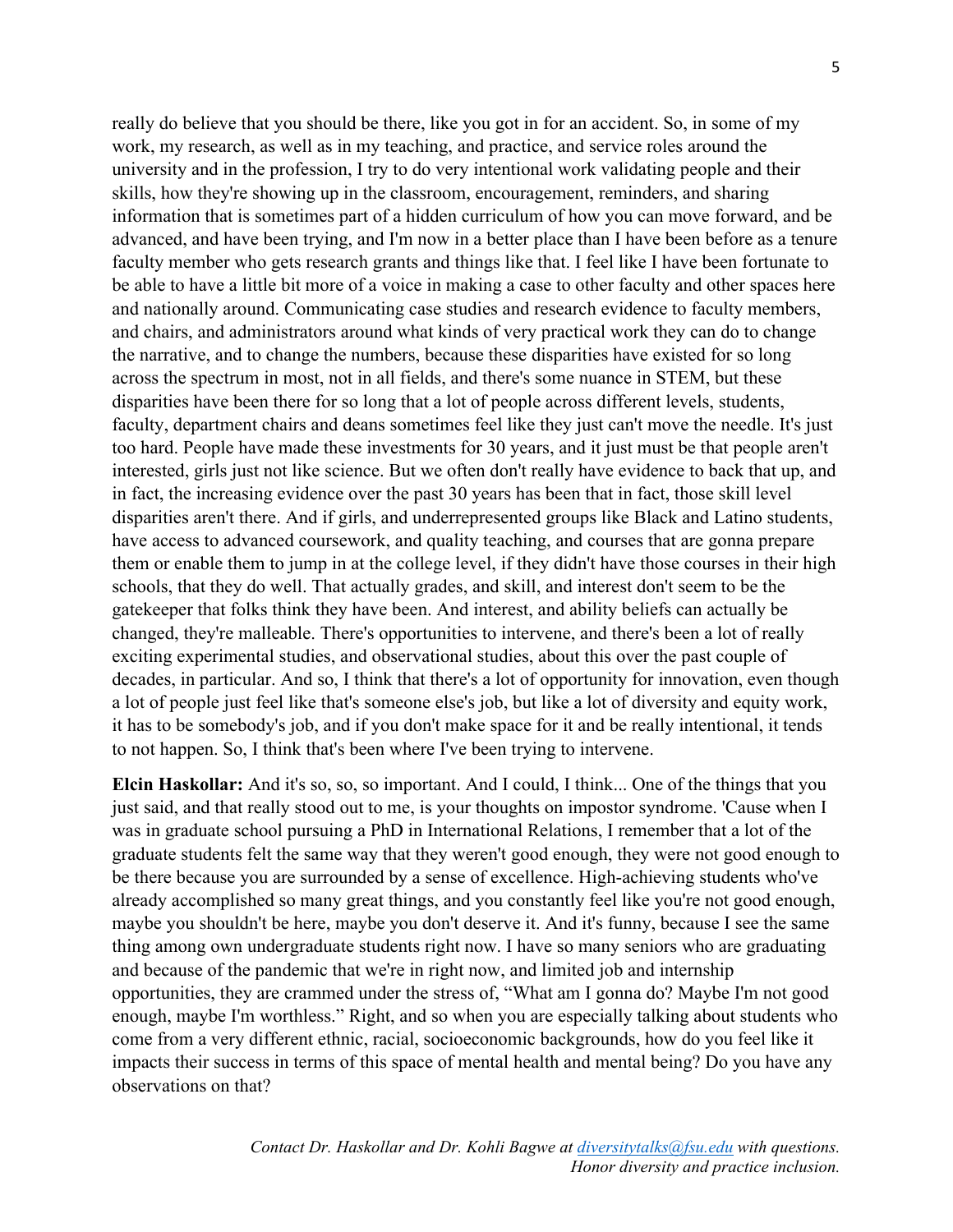**Lara Perez-Felkner:** Sure, there's been...To me, at first surprisingly clear and striking evidence on affirmation, and the value of affirmation. This isn't so much something that I do in my research, although it's something that I've brought into some of my intervention work with engineering students. This summer too, I'm leading entire NGO resilience training exercise with students that I also did the last... In 2019, the last time we had face-to-face summer lab groups. And, these are small affirmation exercises that were done with experimental designs in these big introductory weed out type classes, Organic Chemistry, Introduction to Chemistry, that are large 200-person classes. I also do this in some of my smaller graduate school classes in my teaching too, 'cause I definitely agree with you that graduate school, and certainly PhD programs, but I think master's programs as well, can break people down. Academia is very harsh. I was a theater kid growing up, and I remember feeling like acting and singing, those are harsh areas that there's so much rejection, and that's so much a part of the narrative, is that you're unlikely to get it. In academia, and being a professor, is so much more practical or profession, but there's also a ton of rejection. You're constantly submitting grant proposals, and conference manuscripts, and journal articles, and trying to get into the top places, and getting rejected, and we sometimes carry that over into the classroom, and into more informal, social, and mentoring socialization spaces. And so, students can often feel like they're not good enough, they can hack it, they weren't really cut out to be here. And when you couple that with other forms of underrepresentation, and students also don't see themselves in that space, or in that profession, sometimes these very little interventions... There's been work on light touch interventions, has gotten a lot of traction in higher education research across the board the last couple of decades, and affirmation exercises are kind of an example of that. Where you have people reflect on how they fit in a field, and share their strengths and attributes on something that would align with their success in material science, for example, and it seems like a very powerful opportunity for them to see themselves fitting and having a sense of belonging with their field and writing themselves into the story. And you wouldn't think that something so small would be impactful, but because there's so much negativity out there, small interventions to share information, and to create positivity, and supportive culture that is more intentionally inclusive, seem like they have a lot of potential for impact and possibility for scale up. But I think that there's a lot of possibility for creating a more inclusive and kind workforce. I think that we're not very nice to ourselves, and to each other oftentimes, in academia and in these competitive weed-out fields that are so focused on scarcity, and 300 people come into the classroom, but only 100 are gonna make it out at a scientist, or gonna make it out into the top med schools, or whatever. I don't know that that does that much for us or our students who are really creating talent, that's not necessarily my area of research, but one of the areas that I have been trying to intervene and follow the research has been implementing some of the best practices in inclusion and seeing where it goes. And is it possible to close gender and racial ethnic gaps when you put these things into practice? And I've been really enjoying it and have some findings already, and have some more that are coming in the next few years.

**Elcin Haskollar:** In your opinion, is it possible to close that gap? Are you optimistic?

**Lara Perez-Felkner:** I am optimistic if people wanna join in on that bandwagon. I think that a lot of things that are persistent, and complex, and reinforcing, there are so many pressure points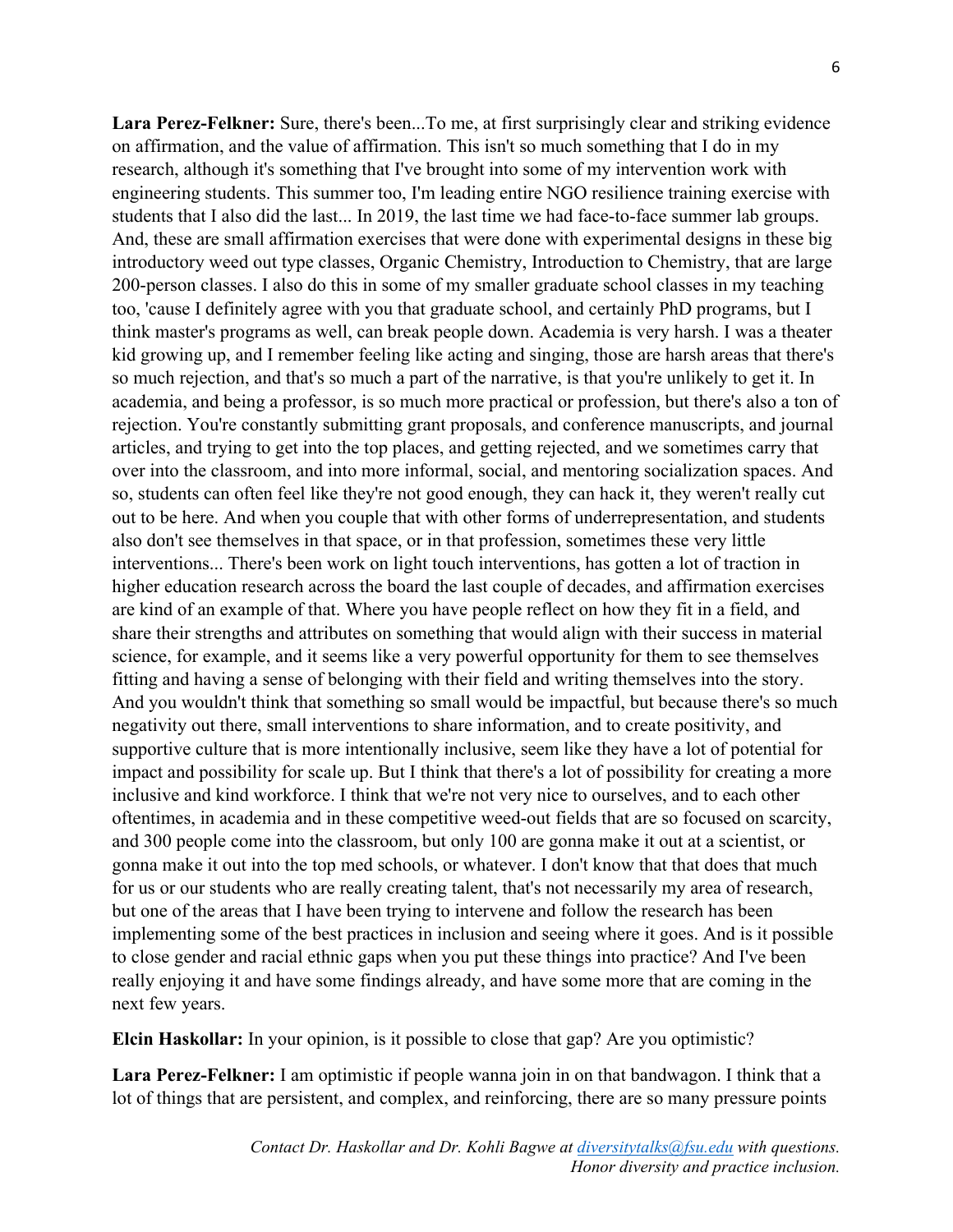that are making it difficult for women to see themselves, and for example, in Computer Science, that if there are also multiple ways of intervening in that process. Creating curricular opportunities that, for example, in college classrooms, reducing some of the... creating gateway courses that don't require that you have taken a certain amount of things in your high school when you may be from a more rural or less socioeconomically advantaged high school. And so, you may not have had a chance to take programming. I, for example, in the 90s, somehow ended up taking Computer Science, and I was one of two girls. I am not a computer scientist, I don't know if the other girl ended up becoming a computer scientist or a programmer. I know that at least the last time I saw her, she was still involved in STEM a bit, but... These are rare opportunities, but if we make opportunities more available, or lower the points of entry and have more systemic rewards for mentorship and inclusion, I think there is a possibility. But it takes a lot of work, and the reason why I flagged impostor syndrome as problematic is I think like a lot of things, it puts the onus on the individual, rather than on the system. And I'm an interdisciplinary scholar, I have a psych background. Initially, I was a pre-med student. I saw myself as a STEM kid, but at the same time, I'm primarily a sociologist, at this point in time, a sociologist of education. And I focus on and I teach, work on systems. And most of my work on diversity, and inclusion, and equity in higher ed. The overwhelming evidence, and the real energy in the field, is focused on systems change that we've been doing this and trying things over time for decades. I'm a diversity baby, my parents did not stay married, but they met protesting for black and brown programs at Columbia University in 1974, and that was 1974 when they met... And we still don't have many of those things, we're still fighting for some of those things here at FSU. We wrote a proposal for an institute for Latinx studies. Ao these fights have been going on, these struggles, these ambitions, have been happening for so long that I think many times people feel defeated, but we can't burn out the individuals who are trying to do their job and be excellent as a researcher, as a student, and also contribute to the collective struggle. We have to build in resources and mechanisms to help people shine in systemically as a nation, as an institution, as a state. If we don't do that, we're really shooting ourselves in the foot because diversity is the present and the future, so if we are continuing to allow people to be excluded and allow the status quo to exist... There isn't a lot of hope for us, so we have decades of research evidence and how to do this better so... Listen to the science, follow the science.

**Elcin Haskollar:** Absolutely. The work must be done, and we must approach as intentionally. So I'm very excited right now, this is such interesting stuff, and I love your energy, and I know that your team recently received the grant from the FSU Office of Research Development. Congratulations!

## **Lara Perez-Felkner:** Thank you!

**Elcin Haskollar:** And I am dying to hear about the details of this research, 'cause your goal with this project is to investigate racial micro-aggressions, and how bystanders can step in to disarm a situation. In case anybody is wondering, "What is a micro-aggression?"

**Lara Perez-Felkner:** Sure, and I should say too, I'm the third person on the team, so I will give credit to the leaders on the project and the principal investigator, Laura Reed Marks, who's also a faculty member here. And I've been excited to be a part of this project that's just getting started,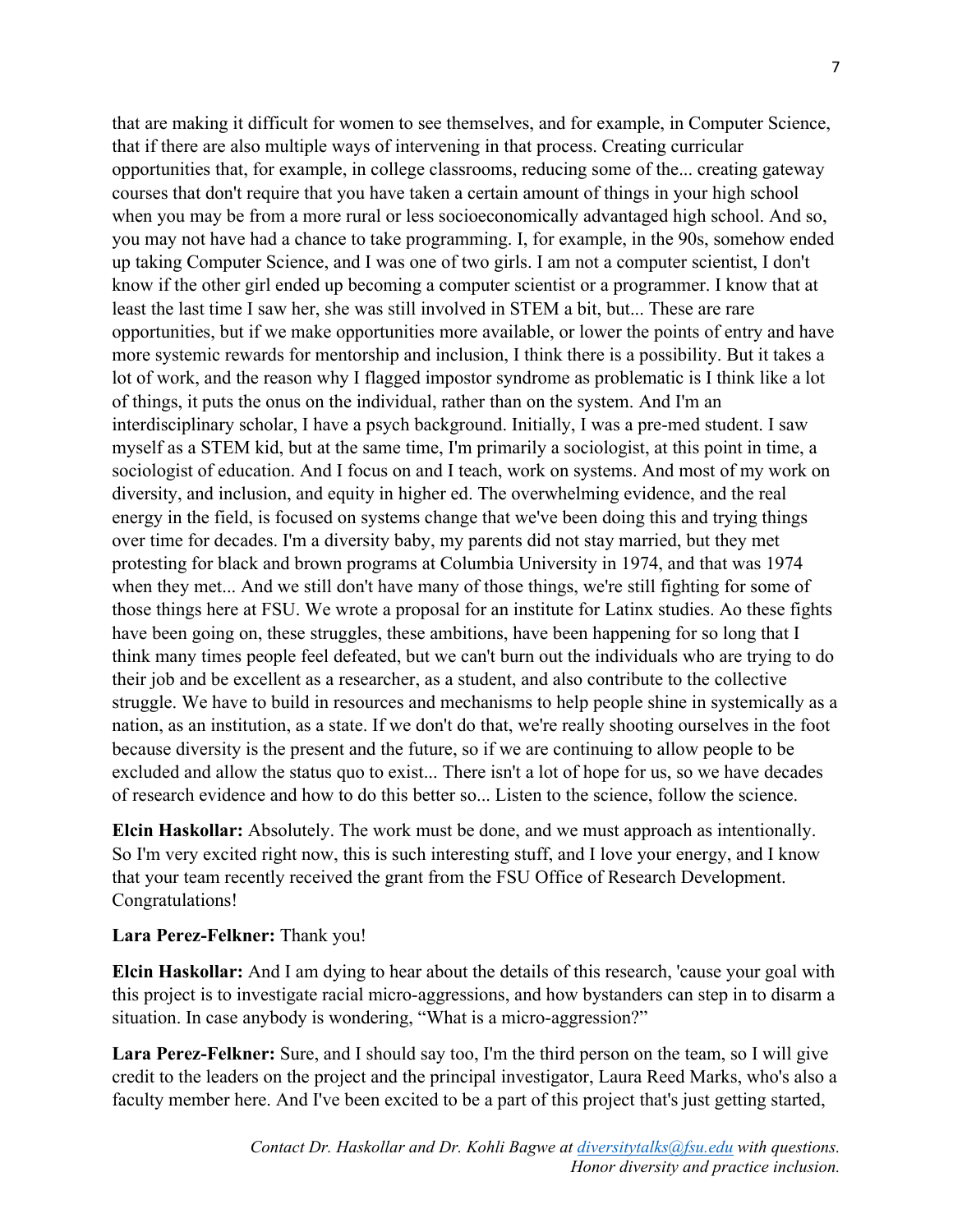we've been doing writing the instruments, and developing the protocol ,and getting ready to go into the field. But a micro-regression is... It's like a small cut, but that you receive repeatedly over time. So it may be that someone asked you... We were talking at the beginning about mispronouncing names, or people looking at you and saying, "Where are you from? Where you from, really?" Just all these little things that in and of themselves may even be small accidents, or teachable moments, or just a small thing that happens that may even be very well-intentioned where someone is trying to learn more about you, or try to align something in their minds. But when you receive so many questions about your legitimacy over, and over, and over... Like we're talking about before, it reinforces that idea of you're an impostor in the space. I've done a lot of work on ability beliefs, and when you receive negative feedback from people, even if it's small, but it's repeated, and it may happen from your peers, it may happen from your faculty members, it may happen across the board from a number of different actors. When you feel that repeatedly, it can make you feel very small, and like "This isn't gonna work out for you." And those kinds of practices can affect mental health, and one of our colleagues is doing that work looking at the relationship between micro-aggressions, and substance use, and mental health for students of color who are the receiving end of microaggressions a lot, and it can also affect your academic and professional ambitions. If you see yourself as being questioned all the time, then it can reinforce these stereotypes that are pervasive and make it feel like maybe this isn't right for you. And you know that you have skills, for example, you know that you have strong math skills, maybe you can do that kind of work in sociology instead of in economics or in physics, because you see other people who look like you in that space and they spend time thinking about questions of inequality, and so maybe that's just another place where you can apply your talents where you're not being questioned. So there's a lot of evidence that microaggressions exist, and that they have impact, and we're really excited about intervention research, and ways to see possibilities of having impact for, and training students to have an impact, whether they identify as an ally or they're just someone who observes a pattern. We tend to not give people training certainly beyond orientation to college, we sort of snow people with information and assume that they're gonna be good citizens of the world, and good adults. And that may be especially in STEM fields where you may not have to have as many courses in the humanities and social sciences to compassionately and emphatically see yourselves in the lives of others. But we are hoping that this work will inform next steps for schools, for high ride institutions, for programs to reduce these kinds of microaggressions that we see in the news, and we know that we feel and experience in our own lives.

**Elcin Haskollar:** Absolutely, and in addition to everything that you said about the impact of micro-aggressions on someone's mental health, to their performance, I think that it could also feel somebody like the other... Right, especially when you're dealing with a person who was born and raised in the US, maybe their parents were born in the US, but they might look different, but by asking them, "Where are you from? But where are you really from?" You could make them feel like they don't belong here. Right, and they are the others... So unfortunately, we've seen the attacks on the Asian community, and especially on the elderly, and I know that a lot of us wanna do something about it, and can step in, and can intervene, but when I was thinking about microaggressions and how the bystanders can intervene when I saw your research, I was thinking...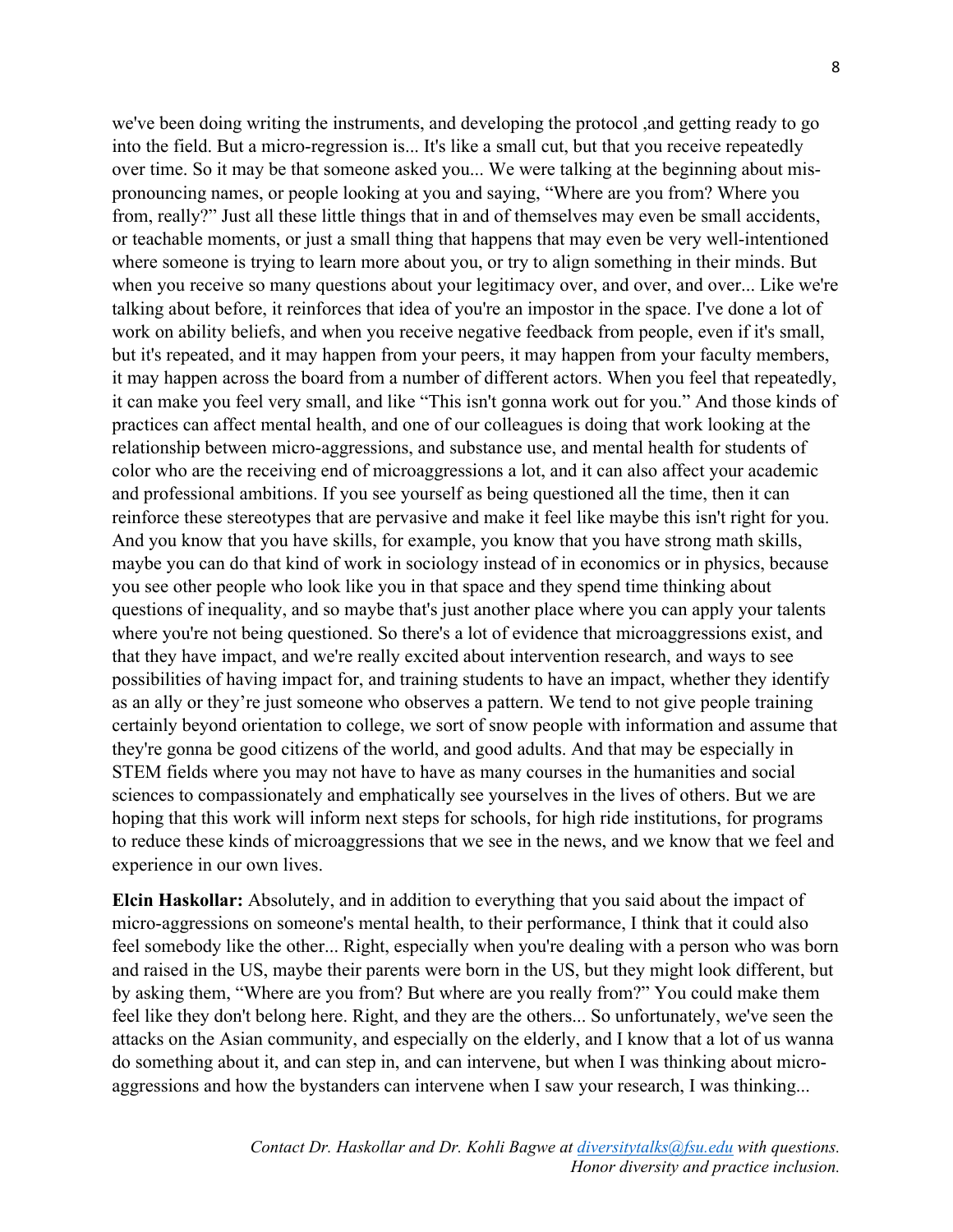This question popped up in my mind... When a person who is doing the attack is seen dangerous, right? What are some of the ways that bystanders can actually safely intervene?

**Lara Perez-Felkner:** I think that it is easier, and this is something that we're hypothesizing in the project and are hoping to be able to see more directly as we do the work the summer and fall, is that when folks feel empowered, they feel more able to intervene in a situation. And when they don't know what to do to be successful in that space, or they themselves feel weak, or challenged, or afraid of whatever the situation is that they are potentially observing, they are in a more vulnerable position. And so, one of the things we're hoping to see is opportunities to train people successfully and learn more about when they feel empowered or when they feel like they don't know how to step in. Whether they feel like they're afraid of doing something wrong, or they're afraid of the consequences socially or physically, and that's an area of real potential for future research that we're hoping to contribute to, and I think it's really important. Similar to the othering that we were talking about with respect and names and ethnicity of who are you really... We often see things that are stereotyped behaviors and microaggressions that can fade into the background, and it takes work, and courage, and risk to step into those spaces. And so, I understand why folks who may especially feel themselves vulnerable might not feel like they can step in, but if we don't have that capacity and we don't create a space for that, then it's just easier for more of that kind of social and physical violence to feel like it has a space and to take over.

**Elcin Haskollar:** Absolutely, I do a lot of diversity and inclusion-related training here at FSU, and one of the things that I have observed, especially with STEM fields, is that their curriculum is so packed with their major classes, it leaves them little room for these types of trainings, but it's very, very important to have a training, like bystander training, right? These are the steps that you can take when you're in this particular situation, so I really look forward to the findings of your research, and then how it can inform us, and other researchers, and scholars in the field. But I wanted to go back to what we were talking about underrepresentation, because there are so many things that I wanna learn more about the STEM fields, and especially how we can make these spaces more inclusive. When you are looking at the structures and the support mechanisms, they can foster student success and under-represented students, we talked about female students, we talk about black and Latino students, we talked about students who come from underprivileged backgrounds. Right. So, what are some of the structures that hold them back? And what are some of the support mechanisms that can really help these students achieve?

**Lara Perez-Felkner:** Something that I have been paying increasing attention to in my work with large data sets, as well as my smaller scale work with practitioners and case studies, and in the field, and with some departments locally, as well as in other spaces, is mentoring, but mentoring from an equity perspective. Including when students are being mentored as in research. I've also been starting to... As my service, as it connects with my research work, start looking more at staff and faculty, and their training and mentoring as well, and actually one of the recent trainings I completed with a few other colleagues here at FSU, I'm a part of the Aspire I Change Alliance, doing institutional change work, diversity and inclusion, that's especially focused on faculty diversity, but it's also doing other institutional diversity work here. And we did a train the trainers training, and I'm going to be implementing some of that with engineering students this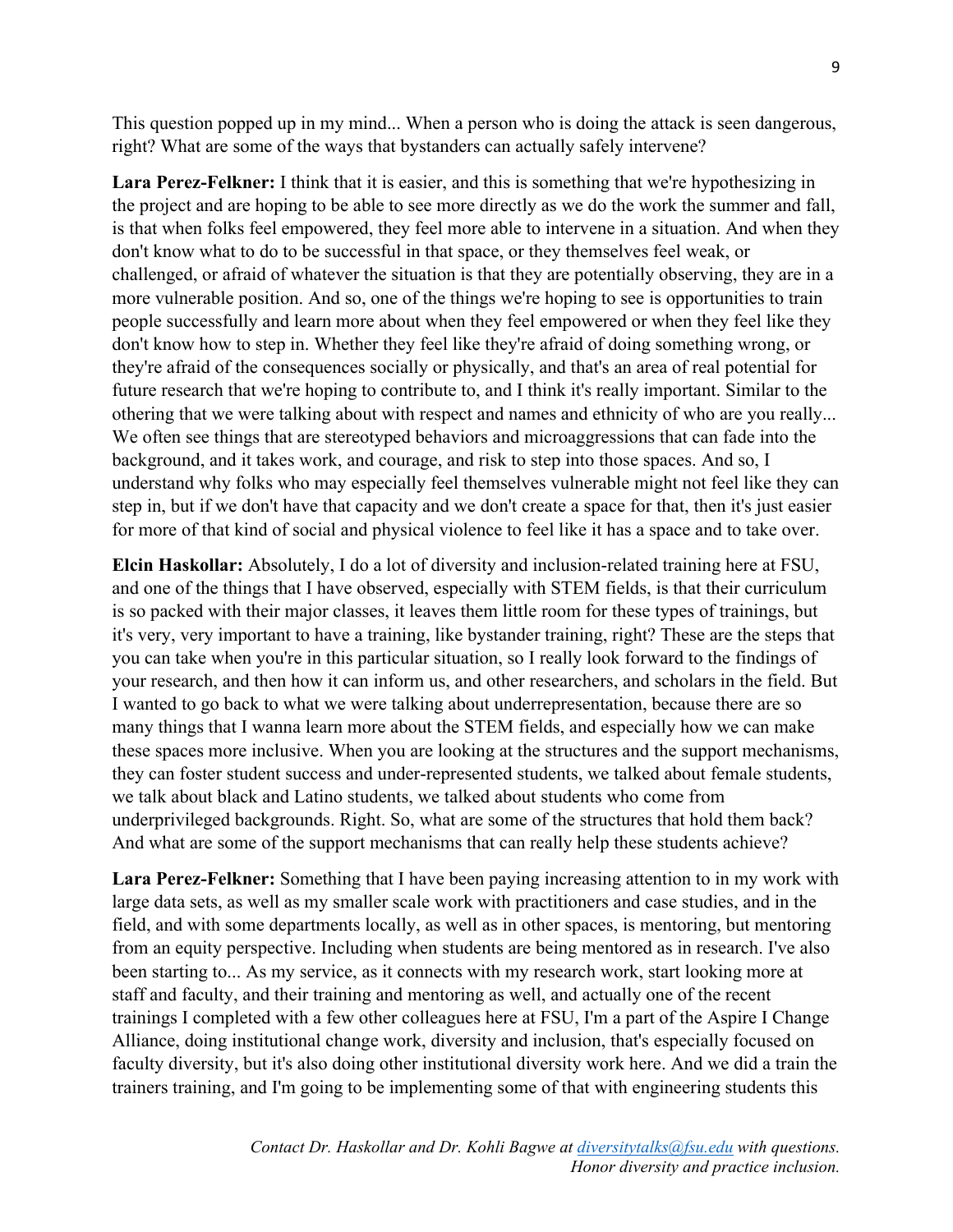summer, and with their faculty... So, we are trying to make sure that faculty themselves feel empowered to learn how to prepare students, I think that... And that students know what to look for and expect out of mentoring relationships as well. Bystander intervention is actually a tiny part of that training system, it's one of the modules, which I've forgotten about when we were asking, but it was something that we had worked through and are expecting to carry over and implement, but it was focused on a lab space. For example, instead of in a broader community. I think that your point is really well taken about the jam-packed curriculum. I think that's especially true at institutions that are more career, and profession, and degree-driven, as compared to liberal arts colleges that have more distribution expectations, that expect that you take a certain number of humanities courses, and courses that are relating to equity and inclusion areas in the social sciences, for example. And that students who are non-STEM students are taking courses in STEM areas. I think it's so common that there's a sense of trying to jam in a ton of information to students, and these fields that have a lot of cumulative knowledge that is supposed to be building on each other and very tightly sequenced. That even when we're talking about summer lab trainings, or other laboratory research work that happens during the academic year, we don't necessarily build in a pause to check in about their relationship and make sure that folks have an expectation and understanding of how they're expected to learn ,and what their roles are on a project, and making sure that they feel like they have a voice, and being able to ask questions, and not be seen in a negative manner. There's a lot of stigma out there that folks can carry with them and feel like they can't be human in that space, and ask for help, and ask for help from the experts and people who know it. There's a very hierarchical culture in STEM fields, and sometimes it's for very pragmatic reasons that the undergraduates learn from the graduate students who learn from the postdocs, and then the junior and senior faculty. But that community is very important. And that community space and learning has been... That laboratory model has been torn apart by COVID and moving everyone remotely, and taking everyone outside of that space, and being in two-dimensional screens, and I've been across a number of different projects, have been talking with students who are in STEM, and talking with some of the faculty and research mentors as well, and I think creating space for understanding about people's identities and the challenges that they're going through can be perhaps a very small thing, but can create greater opportunities for the more research and scientific questions about knowledge, and about trying to problem-solve, and work through things that are inherently a part of doing scientific and engineering work, of engineers and problem solvers. You will sometimes literally break things, and then rebuild them, and try to rebuild them better, and so if you don't have trust in connection in those relationships, it can actually harm the science. And so, those humanistic pieces are some of the areas of intervention that we're working on in trying to make sure that folks really can see themselves in the work, and kind of find ways to author their own projects and collaborate effectively, and to do that while you really need to have trust, and understanding, and that relationship, and we tend to not teach that as much in STEM, but I think that these fields would benefit and would also see their under-representation shrink if there's more of a space for humanity, and I hope that that's one thing that COVID has taught us is that we have a lot that we carry, and we should give people space to be, and to listen to each other, and kind of reform a better community as we come together after this.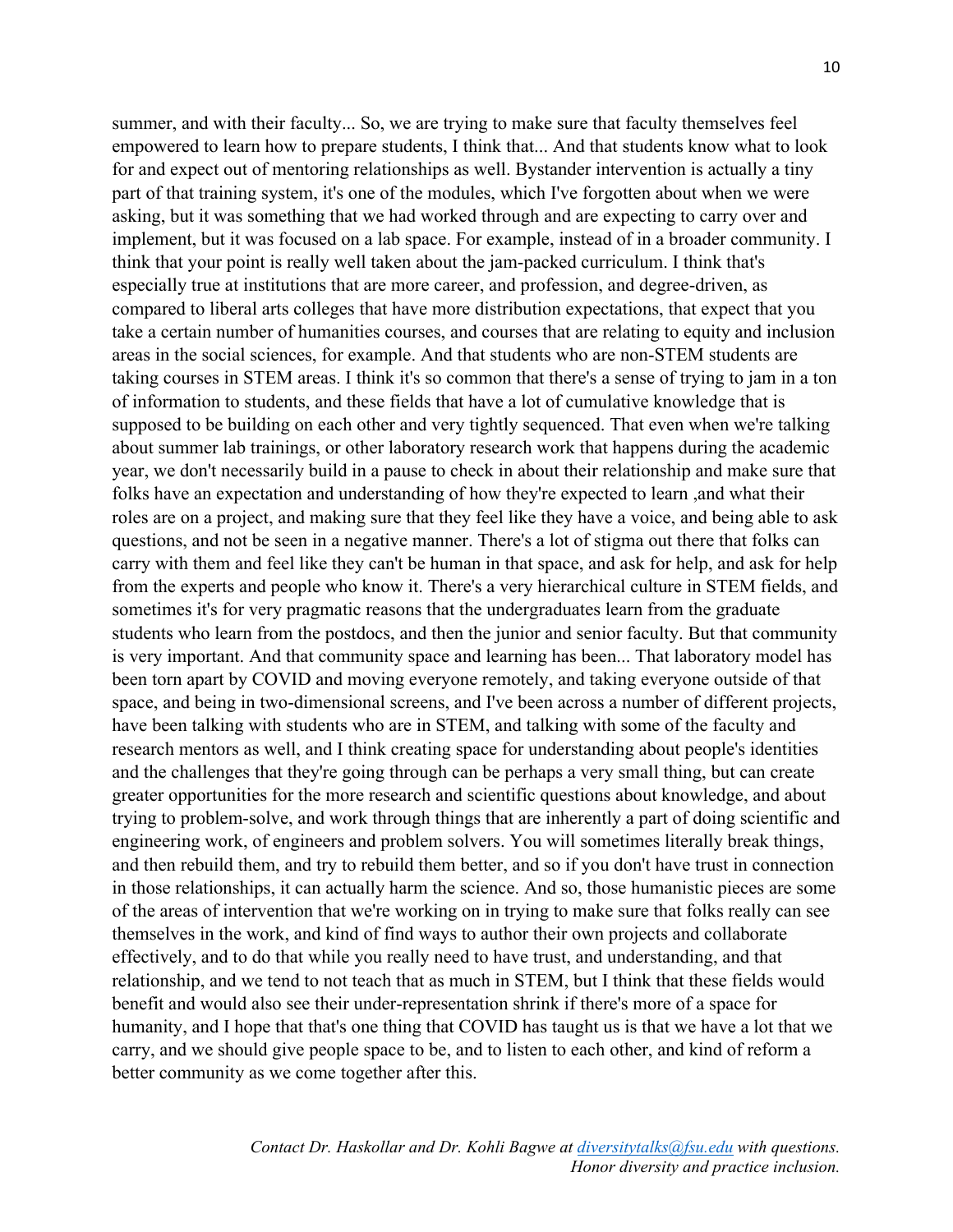**Elcin Haskollar:** I love that point that there is space for humanity, I think it's just really beautiful. And you made a great point when you were talking about creating spaces for students' identities in order to make opportunities for scientific discoveries. So, these are one of the things that we can do. You also brought up another point about mentoring students from an equity perspective. What are some of the other things that we can do in order to make sure that STEM fields are diverse, and inclusive, and they are equitable?

**Lara Perez-Felkner:** Sure, a lot of people have focused on... There's been interest and energy around culturally responsive teaching and evaluation of STEM fields and projects. But culturally responsive work in STEM, meaning that when we have examples in class about how something works, or people are writing course texts, or are explaining a process to their research or classroom mentees, that even if they don't share the same identity as the students, and in a large group of students, you will certainly not share identities with all of them. But if you are intentional about having a rich set of identities, and examples, and connecting folks who may not feel as included in that kind of work and enterprise, into that space, it seems like there is a greater opportunity to learn and succeed for the students. And that can be curricular, that can be re-orienting the syllabus, so that way you are intentionally citing scholars from diverse backgrounds, and having them show up in the work and readings that students do and the laboratory practices that students engage in. Something that really spoke to me was a few years ago, in some of the undergraduate research lab opportunities I work with, students were giving presentations and a student talked about the project that they were doing with material science and additive manufacturing, which doesn't necessarily feel specifically any ethnicity, but talked about how her grandfather was an airmen, and she is a woman who has a number of military members in her family, and she and some of her family members do not have a typical body type that fits in the standard issue military uniforms, and that this is a risk for them when they go out into the field and they're out on the battlefield, and so it also... There are other kinds of interventions around the materials that folks in the military might wear in terms of readability and customizable fit, but her project was focused on creating a more customizable chest plate for women to use, for people from larger body types, for different musculature, different sizes, to be better protected, and better be able to serve the country when they serve in the military. That's wonderful for so many reasons, but she brought herself into that space and her mentor, who was previewing and helping her prepare for this competitive poster session with these external experts from Exxon and all these other industries, as well as academic leaders in the field, created a space for that to be relevant, and seen, and the kick off in a very powerful way for that presentation. And so, there are just a lot of ways that we can more inclusively think about the motivations for doing these kinds of projects in Computer Science, in creating code, for example, that is going to solve a real problem that you know about because of your background, because you come from a more rural community, because you understand the problems of water shortages, whatever it might be. And being more culturally responsive in the design of the mentorship, and in the curricular training of students, who's in the classroom, the faculty that are hired, the interest in having diverse faculty, and staff hires, and retaining those faculty and staff and helping them succeed, and have community and space for themselves as well, because we continue to develop and continue to have micro-aggressions and challenges after we're college students. Like adulthood is life-long, and there are all sorts of ways where a university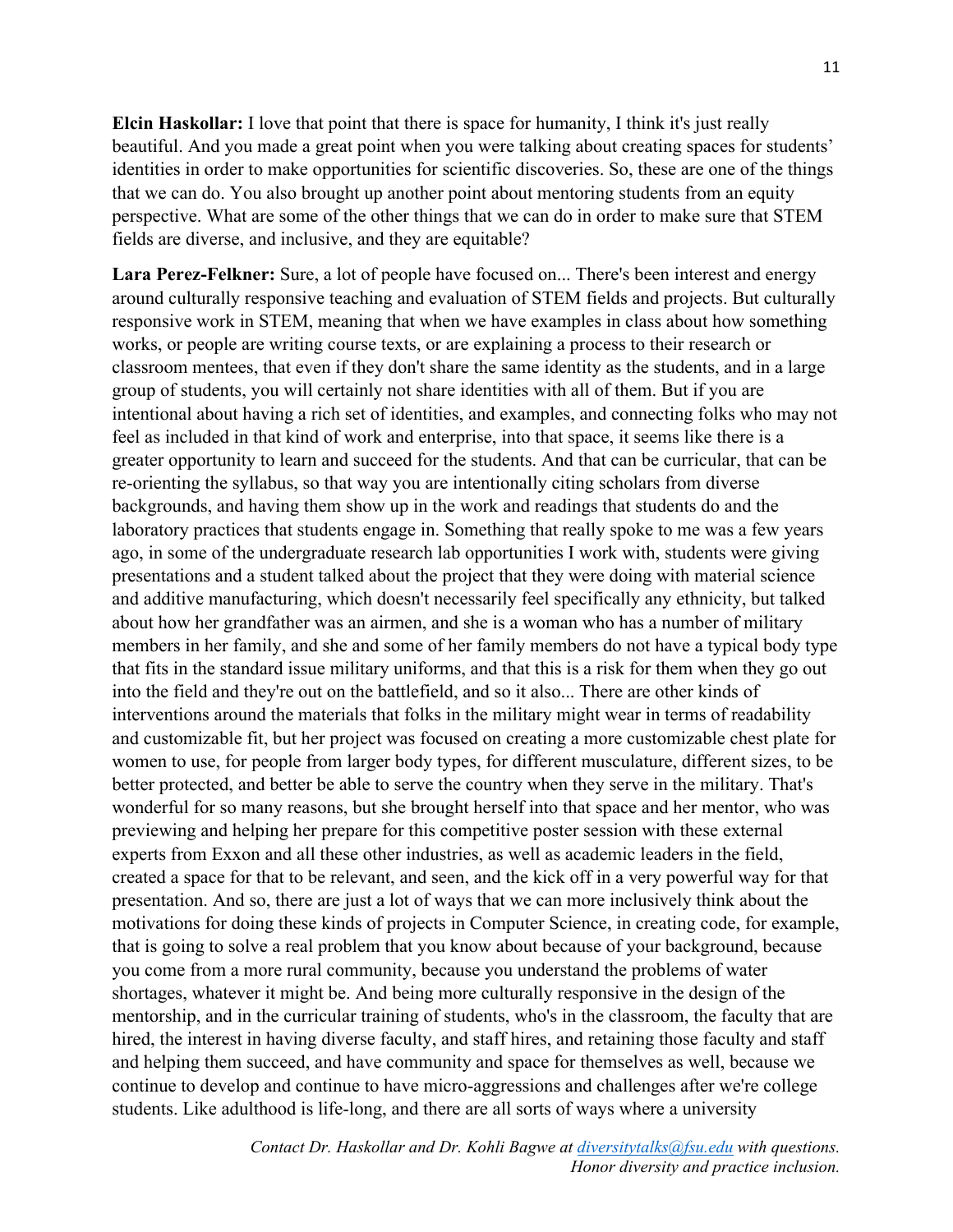community, and a social community, needs to care for an attentive identities of everyone who's in it, including all sorts of staff. And so, those small practices can be real change makers for students to see themselves as being able to then see themselves and write themselves into their projects, or to have a new brainstorm about something that they had thought about for a while, but they didn't think anyone would care about, and now we have a new innovation that's gonna change thousands of lives. So, there are lots of ways that equity matters for STEM, but we have tended to think about equity as an add-on, rather than thinking about equity as an asset, and motivation, and entry point for doing STEM work.

**Elcin Haskollar:** That's really great, and everything that you just said makes the point that you cannot have diversity without the inclusion, and then the equity part. Right, you can't recruit students, scholars, scientists from diverse perspectives, and different places in life, and tell them to assimilate into the organizational culture, and then shove aside their ideas, and their thoughts and reflections. So just taking these intentional points about how we can incorporate these folks into our culture can actually make us greater. I think that's just such a simple idea, but it's such a grand idea!

**Lara Perez-Felkner:** Yeah, and it's so rare. I have never had... That's not entirely true. In K-12, I never had a Latino teacher, or African-American teacher, just anyone who was not broadly identified as white. People may have had a clear ethnic identity that they brought to the classroom, and shared, and then in college, in a graduate school, that was generally also the case. I had one adjunct faculty member who was Latina, and then I later had, in my PhD program, a faculty member who was Latino and then was on my committee, but it's rare. Most of us go through our whole educational life course without having a faculty of color, and the one Latina professor I had, who I think I emailed recently, actually, as just a thank you, I was thinking about her a year or two ago, and she talked about something that really resonated with me at the time as an early graduate student, and that a number of my graduate and undergraduate students here have talked about as well... You will see people of color who look like you cleaning, but not in the classroom or in... Having their names up on the board. It's 2021, we've done a lot of diversity work. There have been some fabulous hires at the university, there are all sorts of ways in which we're innovating, and leading, and starting to more directly reflect the state of Florida, as well as the United States, here at FSU and beyond, but still there's a real disparity between who folks see as having privilege and voice as faculty, as department chairs, as people who are directing centers, as people who are authoring textbooks, and getting awards, and being on the front page of news as FSU. There's a lot of work still to do, and it's not surprising in part because it tends to not be, again, the motivation or the priority for the work, but also given how much of our higher education system is public and supposed to serve the broader community. Why isn't equity something that we're leading with? Why isn't it equality of opportunity, which was ruled as a clear value and central point for education in the 1950s? Why are we not there yet?

**Elcin Haskollar:** So then, what would you recommend to newcomers who wanna incorporate diversity, equity, and inclusion in their work? What would you tell them?

**Lara Perez-Felkner:** That's a great question. I thought about this earlier, and I think it's a couple of things that may not necessarily seem like they fit together, but the first thing that comes to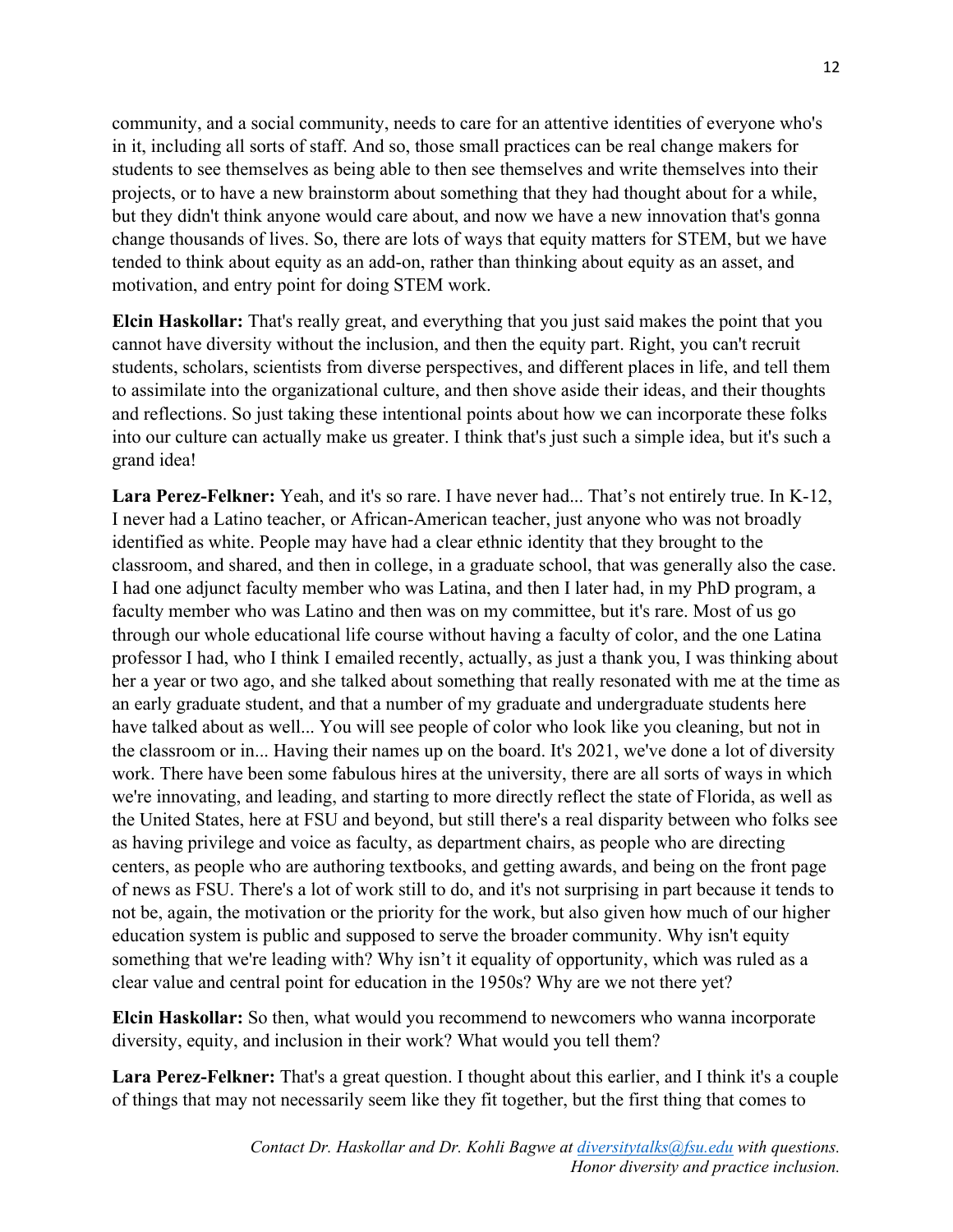mind is patience, and then health... Like take care of yourself, take care of your local community, and do your work well, because you may not be here to continue doing this work if you burn out and are not retained to the next year, or able to be promoted. So those are some cautionary tales because we know that there is greater risk for not being promoted, and for not being retained for faculty and staff of color, and for women in STEM, because they do oftentimes get tasked with doing the equity work. In part because they care, in part because they know, and they are experts, even if they haven't necessarily trained in it, had lived those experiences, they often have a lot of expertise that they carry in, and students want to talk to them. And it is a value and an asset. I know that I'm an asset to students who may not have other people who are on their faculty, who have young children, and are still faculty members doing the work, or who are Latina, or who have experienced or seen certain kinds of struggles, that the ones that they're doing, and they feel like it's safe to come in and talk. And I certainly don't wanna turn people away. In a number of people who are in those who are trying to do equity work, and wanna do it for all the genuine reasons, really do generally wanna do it. And they shouldn't be entirely protected away from it, or discouraged from doing it, and I worry about being jaded, so I always say... I reflect often to my students and to my colleagues of, we don't want to make the work or the journey seem too long or too hard, that people stop caring and then just sort of turn off that part of themselves that is the fire, that has gotten them here, and is motivating them to do this work and be a public servant. State faculty member serving the State of Florida and trying to innovate, and create new things in the profession, and change the world in their local space of control. So, on the one hand, caution to take care of yourself, and not burn out, and sort of work in the spaces where you have the most expertise and possibility for influence, and then scale up from there. While also doing the things that you need to do to be successful in the role that you're hired to do, or doing as a service activity, but then also remember the fire. And so, whether that's through connections with others, making time to socialize and reconnect with your community, building and cultivating and asking for help, creating a network of community members and network members to give you strength and energy to keep you going and help inform and shape the work because none of us are perfect and we make mistakes in this all the time, I certainly have. But then, keep scaling up and remember that there is possibility, and that when people say it's too hard or that this isn't possible, to bring their expertise, and their intent, and knowledge into that space to try to keep turning because the worst thing we can do is say, it's too hard, I give up. But bringing people along with you, I'm a big matchmaker of people. I feel like that's my asset enroll right now that I do probably the best of all the things... I see people.... I know my limitations, I don't always stay well within them, but I try to connect people to each other and say, "You may not need me to meet with you, but I know you, and you are doing great things, and you should talk to each other, and you should connect to each other, and help give each other energy and then like, let's get together and work on this thing, and I can't necessarily do this right now with you or I can... And I would love to, but you should also talk to this other person and let people how to do this." And so, I've been really energized to be a part of some exciting equity-oriented movements at FSU, in the Latinx community, as well as on faculty diversity initiatives, and I don't know, I feel like it gives me joy and has brought some energy to my work, even though it takes time and is seen as extra, not necessarily seen as valuable, or as valuable as some other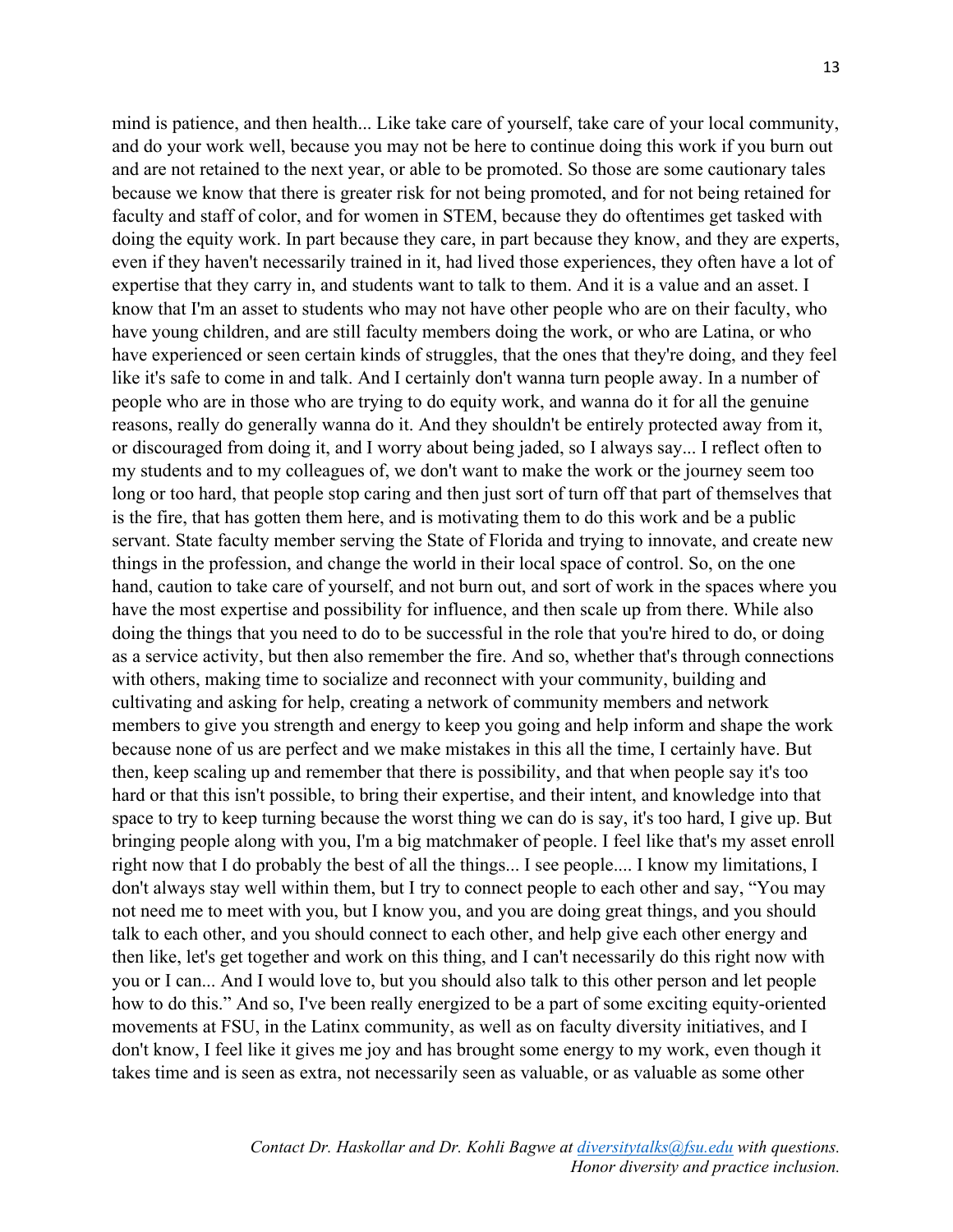things I can do. I think that having that connection is really useful, and I think it's hard for folks to stay and feel sustained if they don't feel like they have a community of connection.

**Elcin Haskollar:** It sounds like you've found a fire.

**Lara Perez-Felkner:** I've tried to keep it going, and connect with people to help it go, and have done that with the help of others. There are some close colleagues and friends who have been really invaluable in that process, so I try to keep stoking that fire for other people and pass it along so it doesn't burn out.

## **Elcin Haskollar:** Any final thoughts?

**Lara Perez-Felkner:** Kindness? I was taking notes and I had some typed and handwritten notes with me this morning... When I think about my own identity, and my own pathways, and journey and struggles over... I'm just over 40, and so I've had a good amount of life and trying to consolidate some of my story into the notes for today was hard. I had all these tangents and things that I was thinking about, but I think what... I think about the most in this year of disconnection is how much people have been carrying silently for so long, and I think that this year has taught us, hopefully... It certainly taught me, and a number of others, that the struggles that people carry are real, we may not necessarily have answers for how to do truly socially just equitable inclusion work. And how to do it without burning people out. That's one of the reasons why I kept thinking about fire and burning out, I hear about burn out so much in this work and have often felt it and observed it. But I think that people carry a lot, and we don't always know people's stories, including people who don't identify or show up as being from minoritized or underserved communities. A lot of people carry quite a bit with them, and I think if we give people the benefit of the doubt, and try to learn from each other, and listen, and try to quiet our biases and our hurt feelings, and turn to each other with kindness and openness, we're probably gonna feel more well-being ourselves, and also put more out into the world, so... My work isn't necessarily super touch or feely, and certainly STEM work is not identified as being super touchy-feely, but I think that we could all use more kindness, and that kindness is sort of a gateway to how we heal... A lot of people have been struggling with quite a lot, and I think that there's a real opportunity to turn forward, and to really move the needle. This is a crunch point in our social history, and so I hope that people will be more generous in putting equity and each other first and are kind to themselves as well as they go through this.

**Elcin Haskollar:** Thank you so much for being here today and talking to us about all of these wonderful things, and I wholeheartedly agree with you about your point on being kind to one another and being kind to ourselves. I always tell my students, you have to give yourself grace, especially during these tough times when most of us are struggling mentally, and some of us are struggling with so many other obstacles, especially families trying to manage their work and families and children in the same space. So I think, and again, it's such a simple but important message in the field of diversity, equity, and inclusion. And our audience can hopefully relate to this, that we learn so much today about under-representation on ethnic, racial, socioeconomic, gender disparities in need STEM fields. We learn about the importance of creating space for